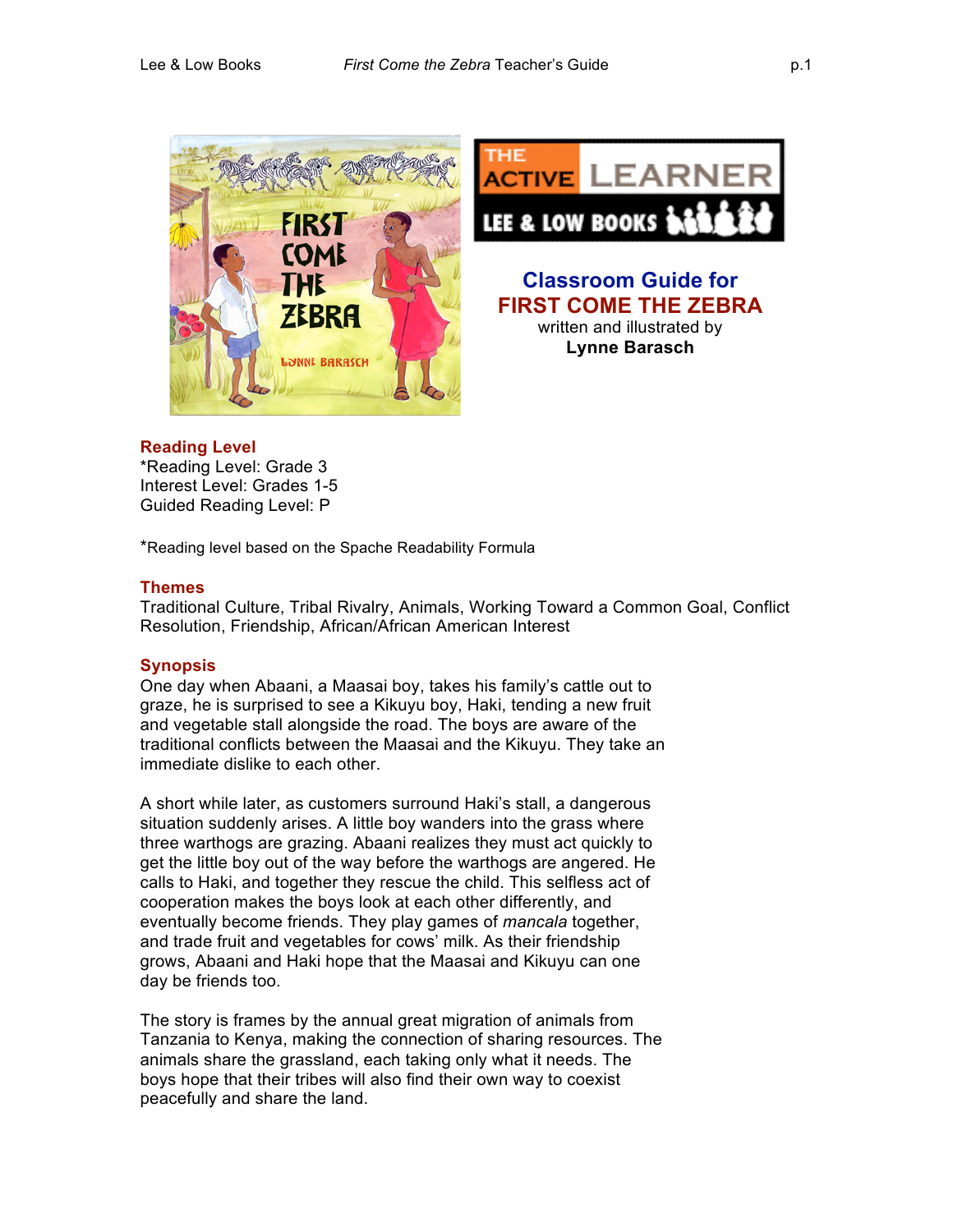## **Background**

*First Come the Zebra* was inspired by a trip that author Lynne Barasch took to Kenya. She says, "I had always wanted to go to Africa. The realization of this wish was greater than I anticipated. The vast plains stretching out as far as the eye can see, the sweeping skies, the variety and numbers of animals were all things I had hoped for. But standing in the tall grass, feeling the soft air, hearing the sounds of the animals—I knew this was an experience I would have to try to capture in a picture book."

In modern-day Kenya, twenty-first century life clashes with a way of life that hasn't changed very much in hundreds of years. The steel and glass towers of Nairobi, the capital, are a long way from the stick and dung huts of rural villages. Throughout the country, many such sharp contrasts in economic and social conditions are evident. Of the peoples living in Kenya, the Kikuyu, who are traditionally farmers, are the majority. The Maasai, a smaller, seminomadic group, are cattle herders. The conflicts between the Maasai and the Kikuyu are deepseated and ongoing. Over the years the Maasai have lost much of their grazing grassland, which has been taken over for farms worked by the Kikuyu. This and the problem of grazing cattle straying between the grassland and farmland continue to cause clashes and protests. Recently, however, attitudes have begun to change. The youth of the country have become the hope for the future. Especially among the young, attitudes and opinions about strong group loyalty are undergoing a slow but steady transformation. People are coming together and learning to coexist peacefully.

The boys in this story play an ancient game referred to as *mancala*. Mancala is a type of board game that has several names and local variations, depending on where in the world it is being played. To play, small pieces, usually pebbles or stones, are put into shallow pits carved in a board or dug out of the ground. Two players compete by moving pieces from one put to another. The object is to capture as many pieces as possible before one of the players clears his or her side of all pieces. The player with the most pieces at the end of the game wins.

### **Teaching Tip**

*First Come the Zebra* is a great read aloud for the beginning of the school year when teaching respect for others and conflict resolution strategies.

### **BEFORE READING Prereading Focus Questions**

# Before introducing this book to students, you may wish to develop background, tap prior knowledge, and promote anticipation with questions such as the following: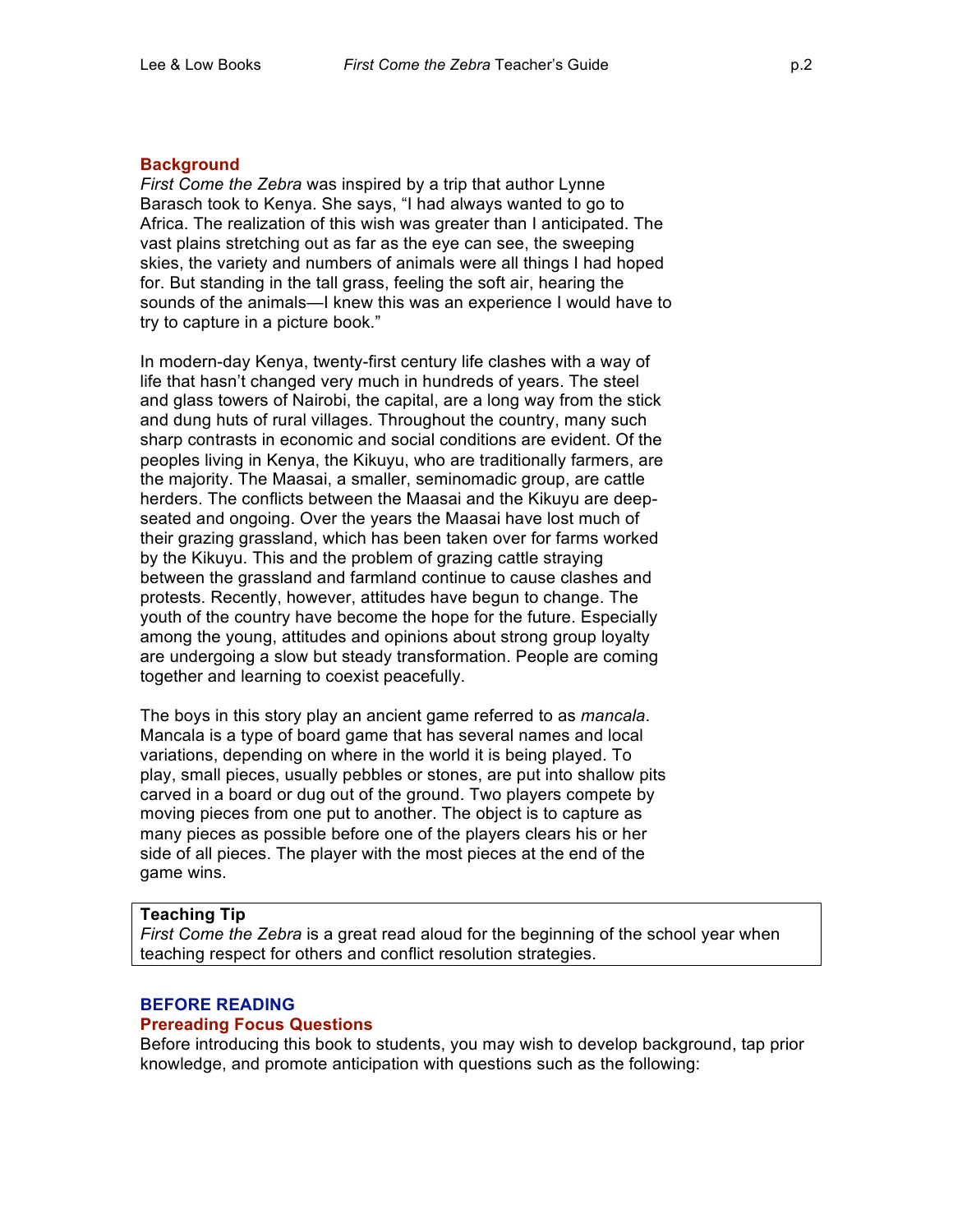- 1. What do you know about Kenya? On which continent is it located? What is the weather like? Where do people live? How do people make a living?
- 2. Have you ever heard the words *Maasai* and *Kikuyu*? What do you think the words mean? What do you know about the people who are Maasai or Kikuyu?
- 3. What does the word *migration* mean? What types of animals migrate? Why do animals migrate?
- 4. Think about your best friend. Do you remember when you first met her or him? Did you like the person right away, or did it take a while to become friends? What do you like to do with your best friend?

## **Exploring the Book**

Display the book. Read and talk about the title. Ask students what they think the title means. What do they think the story is about?

Take students on a book walk and draw attention to the following parts of the book: front and back covers, half title page, dedication, title page, and illustrations. Have students note the expressions on the faces of the two boys they see throughout the book. Explain that these expressions help tell the story.

## **Setting a Purpose for Reading**

Have students read to find out why the author chose to title the book *First Come the Zebra*, and what happens to the two boys shown on the front cover.

## **VOCABULARY**

The story contains several descriptive words and phrases, some of which may be unfamiliar to some students. Talk about the meanings of the words and phrases listed below. Then ask students to give synonyms and/or use each in a sentence that reflects its meaning.

| lush                         | vast      | wildebeest         | gazelle   |
|------------------------------|-----------|--------------------|-----------|
| stall                        | rooting   | toddling           | migration |
| savanna                      | herd      | attend to business | furious   |
| warthog                      | territory | hoofbeats          | kiondo    |
| grunt                        | snort     | horizon            | mancala   |
| an idea begins to take shape |           |                    |           |

There are also names of places and peoples in the book that are probably unfamiliar to students. Review the terms and invite students to look up some information about each to share with the class.

| anzania | Kenva | Maasai | $\overline{\phantom{a}}$<br>Kıkuvu | nmhn<br>Nalliud |
|---------|-------|--------|------------------------------------|-----------------|
|---------|-------|--------|------------------------------------|-----------------|

# **AFTER READING**

## **Discussion Questions**

After students have read the book, use these or similar questions to generate discussion, enhance comprehension, and develop understanding of the content.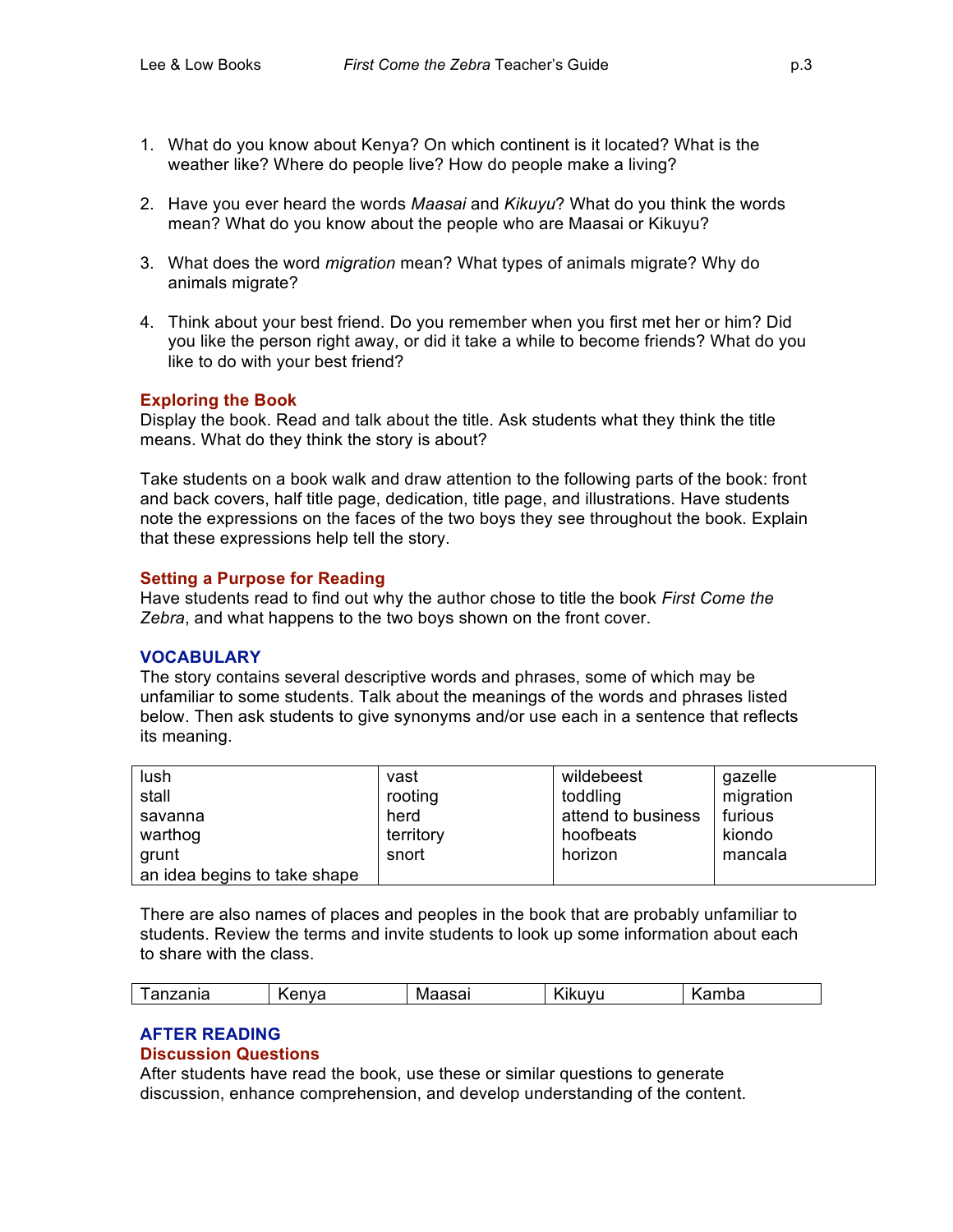Encourage students to refer back to the text and illustrations in the book to support their responses.

- 1. Why did the author choose to start the story by describing the great migration of animals? How does the migration relate to the ending of the story?
- 2. How do the animals work together during the great migration?
- 3. What is important to the Maasai people?
- 4. What is important to the Kikuyu people?
- 5. Why do Anaani and Haki start yelling insults at each other when they first meet? Where did they learn these insults?
- 6. Why do you think the baby wanders away in the tall grass?
- 7. What happens to start changing Abaani's and Haki's opinions of each other?
- 8. How do the boys work together to save the Kamba woman's baby? What does each boy do?
- 9. How do Anaani and Haki feel about each other right after the Kamba family leaves Haki's stall?
- 10. How does the friendship between Abaani and Haki develop? What do they do? How do their feelings about each other change?
- 11. What happens when the boys play mancala?
- 12. What is the idea that Abaani and Haki come up with toward the end of the story? How do they think their families will react?
- 13. Do you think children like Abaani and Haki can make a difference in the way the Maasai and Kikuyu live together in Kenya? Why do you think so?

## **Literature Circles**

If you use literature circles during reading time, students might find the following suggestions helpful in focusing on the different roles of the group members.

- The **Questioner** might use questions similar to the ones in the Discussion Question section of this guide.
- The **Passage Locator** might look for parts of the story that suggest how each character is feeling.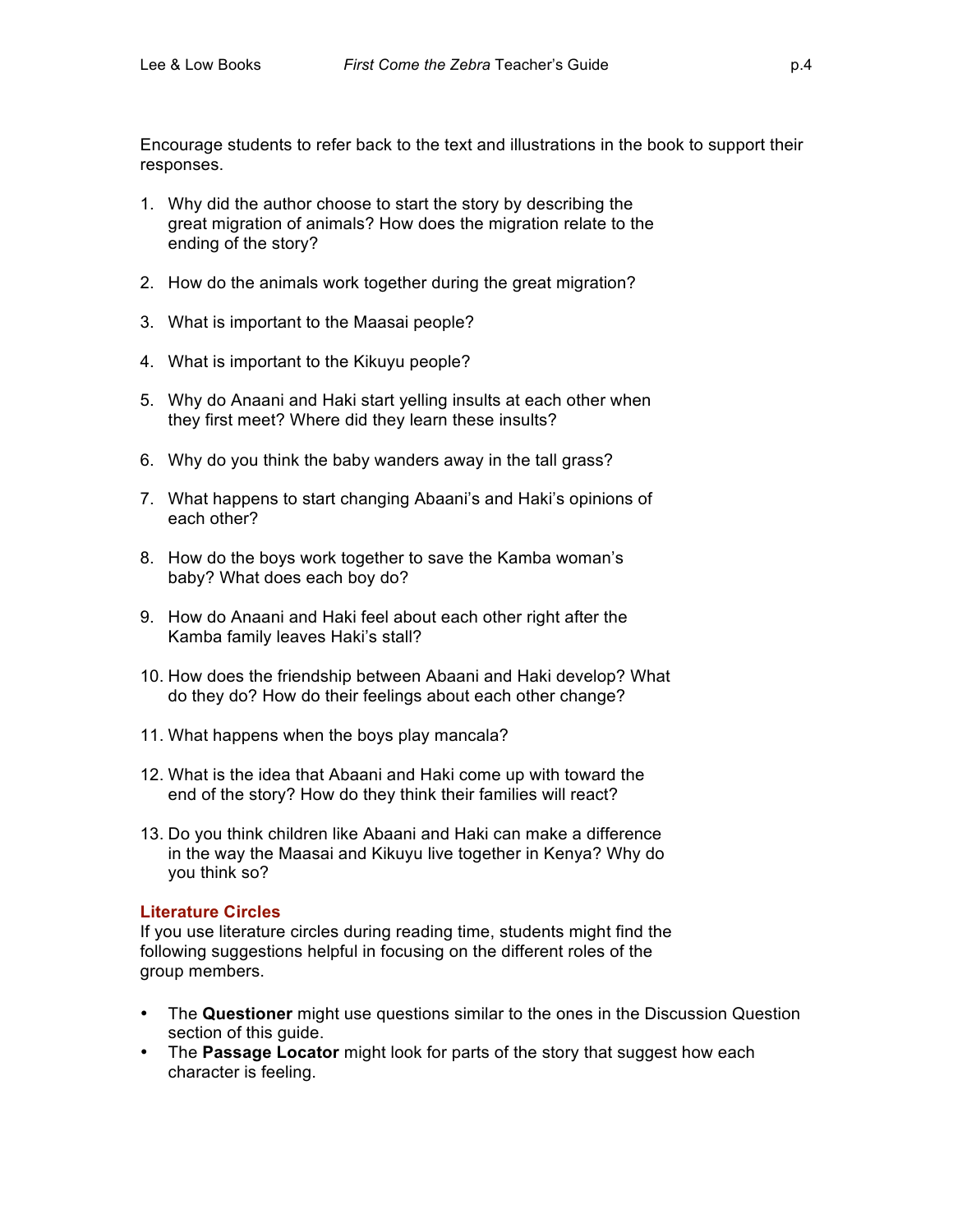- The **Illustrato**r might create a diagram or chart that illustrates the important stages in the cycle of rice farming in Bali.
- The **Connector** might find other books (fiction and nonfiction) that take place in Kenya or that are about the Maasai and/or the Kikuyu.
- The **Summarizer** might provide a brief summary of each character in the story as well as a brief summary of the group's reading and discussion points for each meeting.
- The **Investigator** might look for more information about life in modern-day Kenya.

**\***There are many resource books available with more information about organizing and implementing literature circles. Three such books you may wish to refer to are: *Getting Started with Literature Circles* by Katherine L. Schlick Noe and Nancy J. Johnson (Christopher-Gordon, 1999), *Literature Circles: Voice And Choice in Book Clubs and Reading Groups* by Harvey Daniels (Stenhouse, 2002), and *Literature Circles Resource Guide* by Bonnie Campbell Hill, Katherine L. Schlick Noe, and Nancy J. Johnson (Christopher-Gordon, 2000).

## **Reader's Response**

Use the following questions or similar ones to help students practice active reading and personalize their responses to the book. Suggest that students respond in reader's journals, essays, or oral discussion.

- 1. What did you like about this story? Why? What didn't you like? Why?
- 2. Do you think *First Come the Zebra* is a good title for the story? Why or why not? What other titles can you think of that might work for the story?
- 3. What role does the game *mancala* play in the story? Have you ever made a new friend while playing a game? What game was it? What happened?
- 4. Do Abaani and Haki shape the events in the story, or do the events shape Abaani and Haki? What makes you think so?
- 5. How might the story have ended if Abaani and Haki had not cooperated to save the baby? What might have happened to the baby? To Abaani? To Haki?

# **Other Writing Activities**

You may wish to have students participate in one or more of the following writing activities. Set aside time for students to share and discuss their work.

1. Ask students to write a letter to either Abaani or Haki. Each student should tell some things about his or her life in the United States, and then ask Abaani or Haki some questions about aspects of their lives in Kenya that are not described in the story. Topics such as school, siblings, climate, favorite sports and/or games may be suggested to get students started.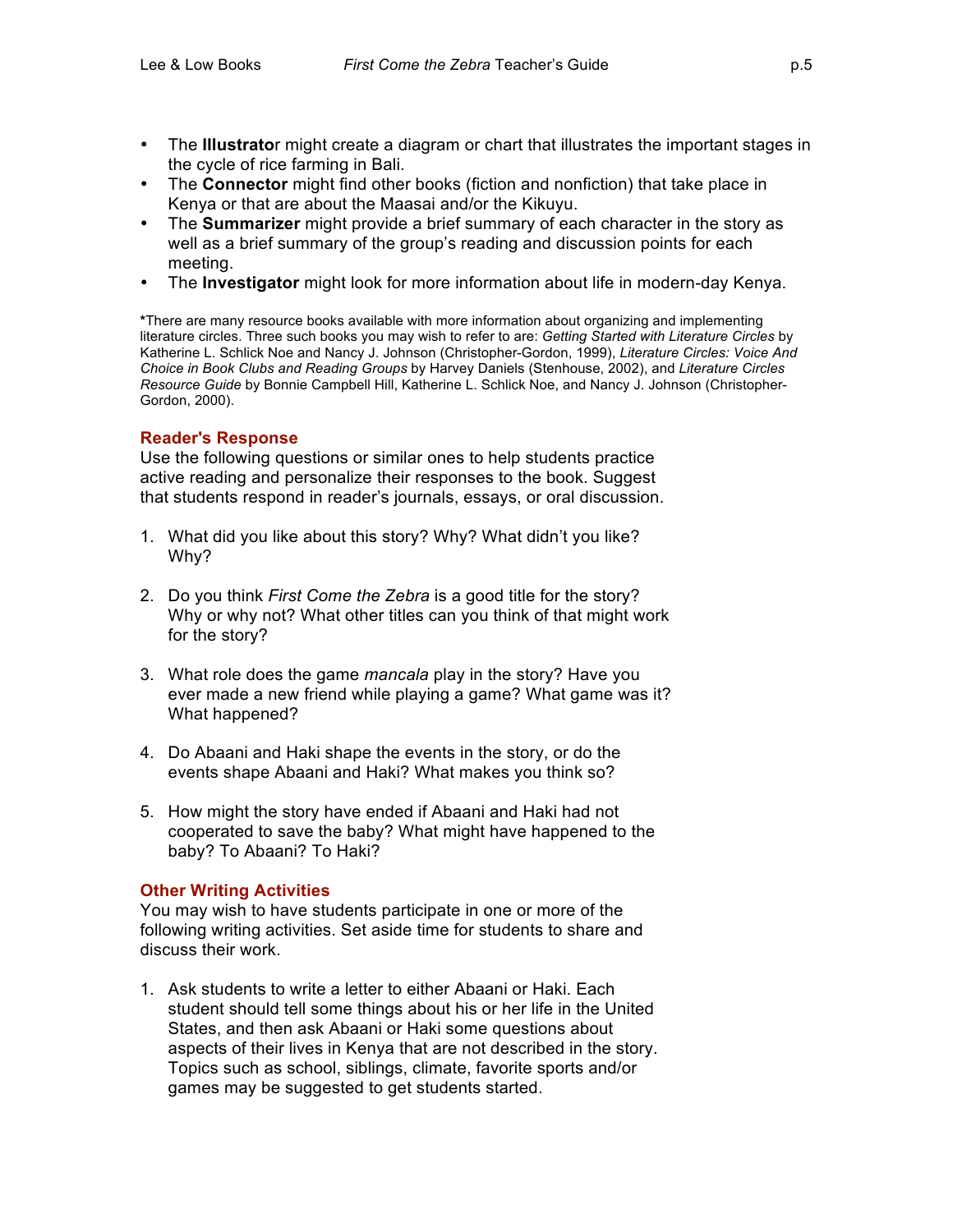- 2. Have students write a book recommendation for this story explaining why they would or would not recommend it to other students.
- 3. Let students choose a character from the story (Abaani, Haki, a Kamba woman, even a zebra) and rewrite a favorite part of the story from that character's point of view.
- 4. Have students work with a partner or in small groups to write a set of classroom rules for treating one another with respect.

## **ELL Teaching Strategies**

These strategies might be helpful to use with students who are English language learners or who are learning to speak English as a second language.

- 1. Assign each English language learner to a partner who is a strong English speaker and reader. Have the partners read the story together.
- 2. After the first reading, go back through the illustrations and have students summarize what is happening on each page, first orally, then in writing.
- 3. Teach ELL students simple phrases such as "I don't know that word." " I have a question." "Speak more slowly." "Please repeat that sentence." Encourage ELL students to use these phrases to communicate their needs while reading.
- 4. Have each ELL student write three questions about the story. Then have students pair up and discuss answers to the questions.

## **INTERDISCIPLINARY ACTIVITIES**

Use some of the following activities to help students integrate their reading experiences with other curriculum areas.

## **Social Studies**

- 1. Locate Kenya and Tanzania on a world map or a globe. Then have students find out more about the two countries. Good place to start are the Kenya page and Tanzania page of the National Geographic Kids online. From the basics given there, students may further explore topics that interest them. Then have students make a chart comparing the two countries in the following areas: geography, nature, history, people, culture and traditions, and government.
- 2. Interested students might do research online and in the library to learn more about the Maasai and the Kikuyu, and the reasons for the traditional conflict between the two peoples in Kenya.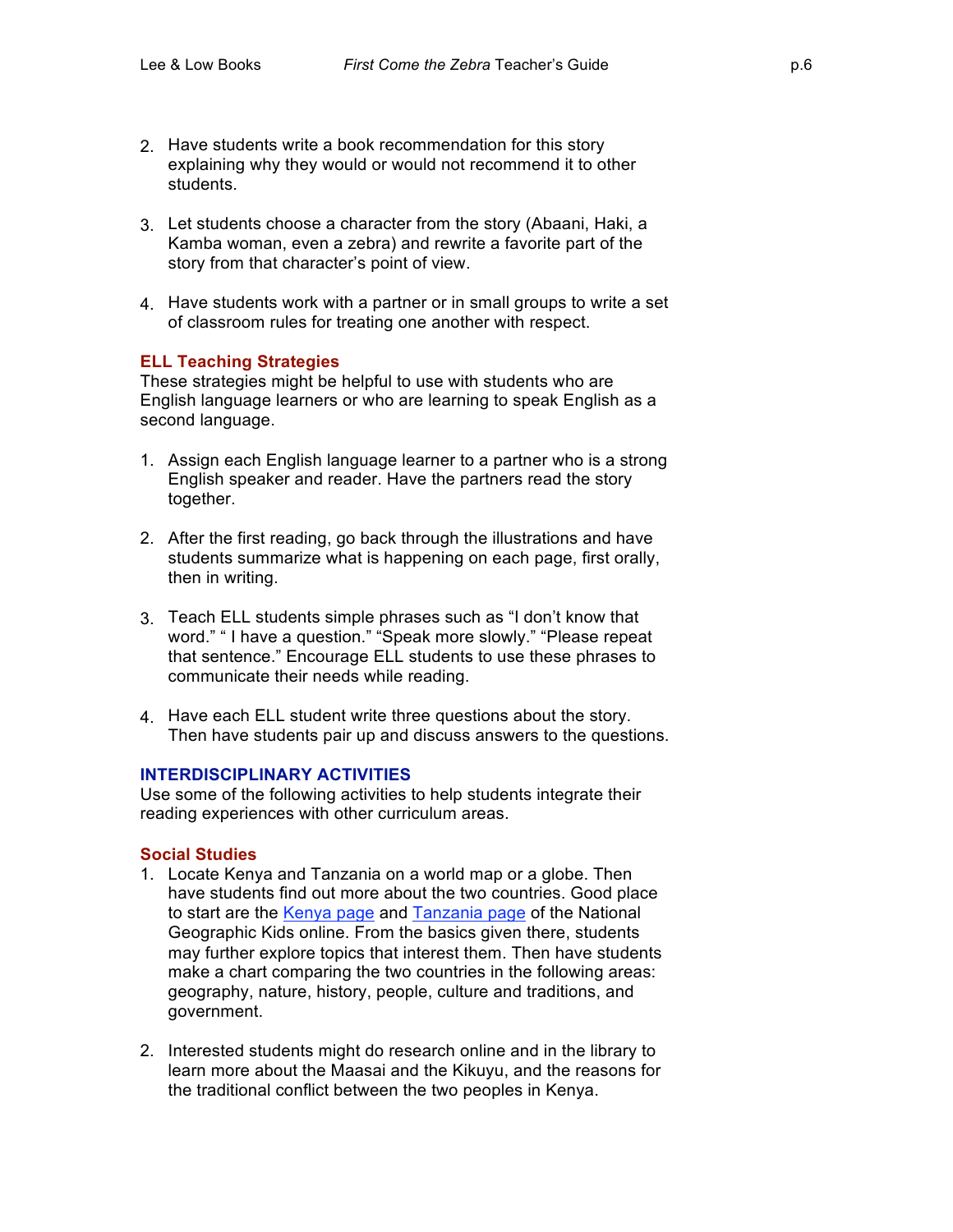3. The children in *First Come the Zebra* provide an example of how conflicts can be resolved peacefully and show a way in which people with differing beliefs can coexist peacefully. You may wish to explore with students the topic of peaceful coexistence and how kids can make a difference toward whis goal. As a starting point, discuss the story presented in *Sharing Our Homeland*, which addresses the issues in the context of a summer camp in Israel.

#### **Science**

Have students research the great migration. Students may look for answers to questions such as the following. Where exactly does the migration take place? What territory is covered? What animals are involved? How many animals migrate? When during the year does the migration take place? What hazards do the animals encounter? Have students create a map showing the path of the migration, with notions of some of the most important facts they have discovered.

#### **Music**

Introduce students to some African music from the Maasai and the Kikuyu. You can download a free CD of traditional Maasai music at African Art Online. And several recordings of Kikuyu gospel songs can be found on Videosurf. You will want to preview any recordings before playing it to make sure the content and visuals are appropriate for your students. Additional information about Maasai and Kikuyu music and dance can be found online at Blue Gecko.

Discuss the sounds students hear and have them speculate about the types of instruments used to produce the sounds. Does the music from these two groups of people remind students of other music with which they are familiar? Students may enjoy making comparisons among the different types of music.

### **Art**

Abaani and Haki play a game called mancala. Have students create their own mancala boards out of egg cartons. They can use paper clips, fried beans, pennies, or other small objects for the pieces. Instructions for making a simple mancala board and directions for playing the game can be found here.

#### **Math/Cooking**

If you have cooking facilities available, students may enjoy cooking and tasting the traditional Kenyan dish called *kunde*, black-eyes peas and tomatoes. A recipe can be found here. You can also try making crunchy bananas. A recipe can be found about halfway down this web page.

### **ABOUT THE AUTHOR/ILLUSTRATOR**

**Lynne Barasch** has written and illustrated several award-winning books for children, including *Knockin' on Wood*, *Hiromi's Hands*, and *First Come the Zebra*, all published by Lee & Low Books. Barasch found inspiration for this story during a trip to Kenya in 2007. The warthogs, in particular, impressed her. Says Barasch, "One day I opted not to go out in the Land Rover with the guide. Instead I took